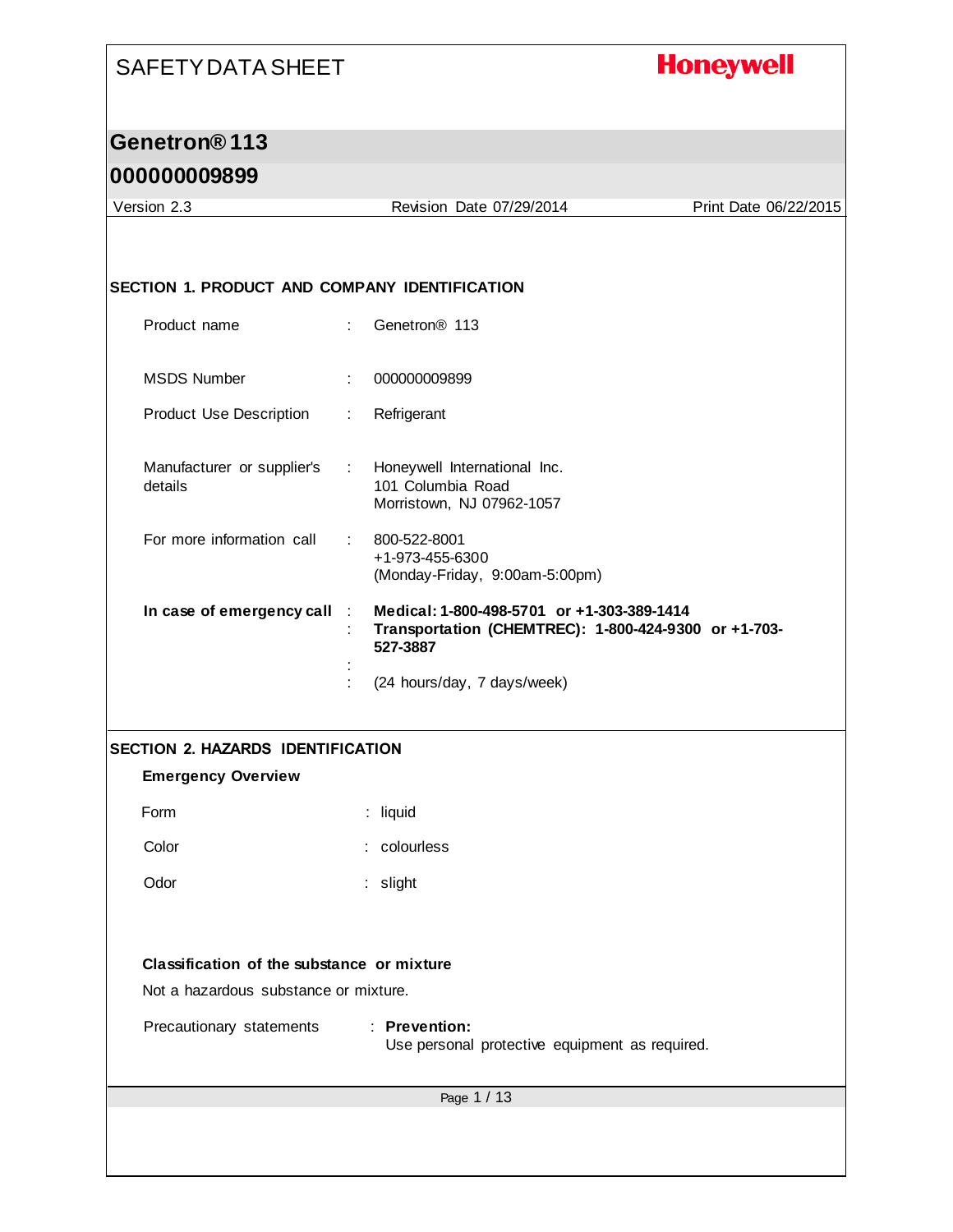| <b>SAFETY DATA SHEET</b>                                 |                                  |                                                                                                                                                                                                                                                           | <b>Honeywell</b>                                                                                      |
|----------------------------------------------------------|----------------------------------|-----------------------------------------------------------------------------------------------------------------------------------------------------------------------------------------------------------------------------------------------------------|-------------------------------------------------------------------------------------------------------|
| Genetron <sup>®</sup> 113                                |                                  |                                                                                                                                                                                                                                                           |                                                                                                       |
| 000000009899                                             |                                  |                                                                                                                                                                                                                                                           |                                                                                                       |
| Version 2.3                                              |                                  | Revision Date 07/29/2014                                                                                                                                                                                                                                  | Print Date 06/22/2015                                                                                 |
| Hazards not otherwise<br>classified                      |                                  | : Excessive exposure may cause central nervous system effects<br>including drowsiness and dizziness. Excessive exposure may<br>also cause cardiac arrhythmia.<br>May cause eye and skin irritation.                                                       |                                                                                                       |
| Carcinogenicity                                          |                                  |                                                                                                                                                                                                                                                           |                                                                                                       |
| or anticipated carcinogen by NTP, IARC, or OSHA.         |                                  |                                                                                                                                                                                                                                                           | No component of this product present at levels greater than or equal to 0.1% is identified as a known |
| <b>SECTION 3. COMPOSITION/INFORMATION ON INGREDIENTS</b> |                                  |                                                                                                                                                                                                                                                           |                                                                                                       |
| Formula                                                  | C <sub>2</sub> C <sub>13F3</sub> |                                                                                                                                                                                                                                                           |                                                                                                       |
|                                                          | <b>Chemical Name</b>             | CAS-No.                                                                                                                                                                                                                                                   | Concentration                                                                                         |
| 1,1,2-Trichlorotrifluoroethane                           |                                  | 76-13-1                                                                                                                                                                                                                                                   | 100.00 %                                                                                              |
| <b>SECTION 4. FIRST AID MEASURES</b>                     |                                  |                                                                                                                                                                                                                                                           |                                                                                                       |
| Inhalation                                               |                                  | Move to fresh air. If not breathing, give artificial respiration. If<br>breathing is difficult, give oxygen. Use oxygen as required,<br>provided a qualified operator is present. Call a physician. Do<br>not give drugs from adrenaline-ephedrine group. |                                                                                                       |
| Skin contact                                             | physician.                       | After contact with skin, wash immediately with plenty of water.<br>Take off all contaminated clothing immediately. Wash<br>contaminated clothing before re-use. If symptoms persist, call a                                                               |                                                                                                       |
| Eye contact                                              |                                  | Rinse immediately with plenty of water, also under the eyelids,<br>for at least 15 minutes. If symptoms persist, call a physician.                                                                                                                        |                                                                                                       |
| Ingestion                                                | immediately.                     | Do not induce vomiting without medical advice. Never give<br>anything by mouth to an unconscious person. Call a physician                                                                                                                                 |                                                                                                       |
|                                                          |                                  |                                                                                                                                                                                                                                                           |                                                                                                       |
| Notes to physician                                       |                                  |                                                                                                                                                                                                                                                           |                                                                                                       |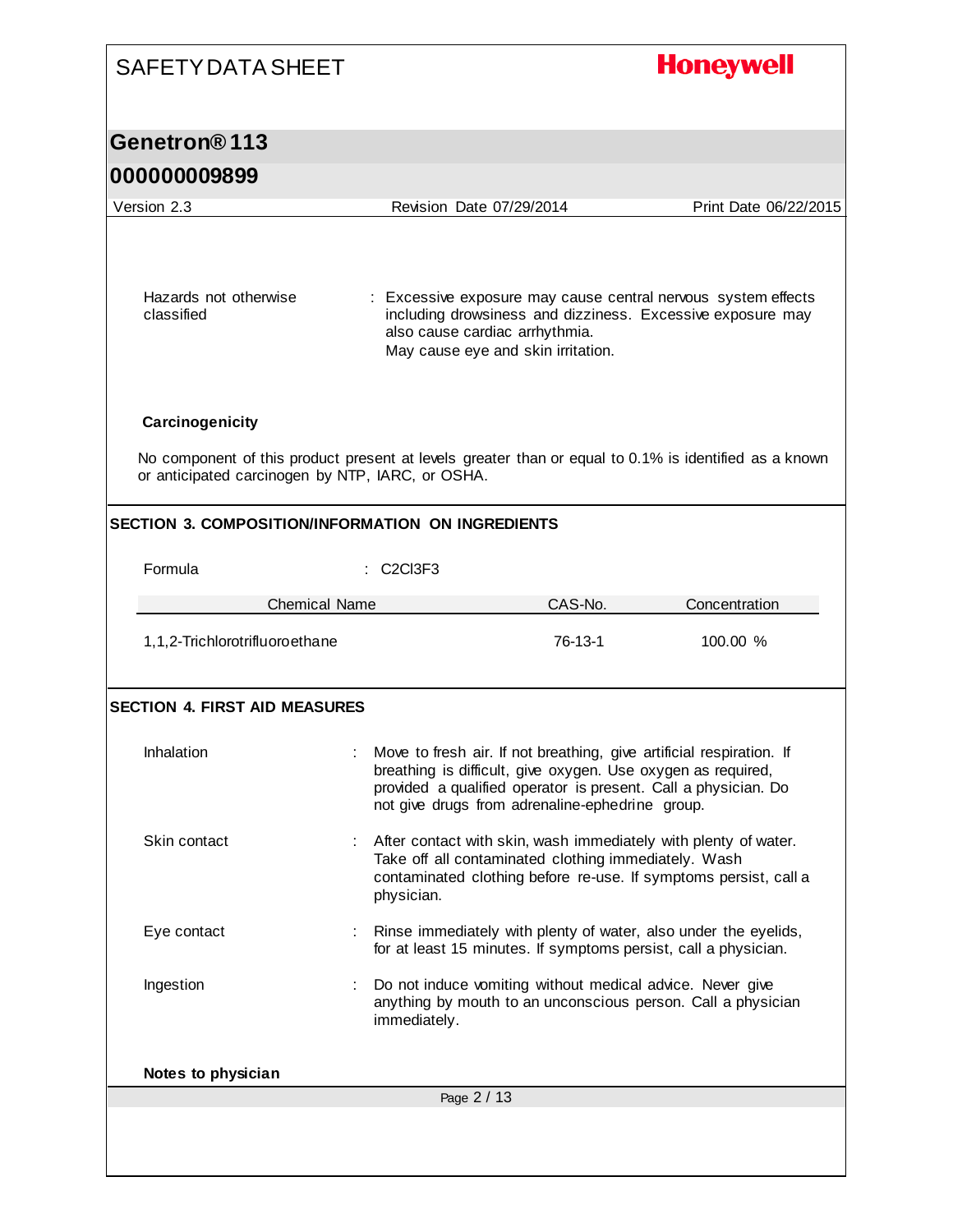| <b>SAFETY DATA SHEET</b>                                                | <b>Honeywell</b>                                                                                                                                                                                                                                                                                                                                                                                                                                                                                                                                   |
|-------------------------------------------------------------------------|----------------------------------------------------------------------------------------------------------------------------------------------------------------------------------------------------------------------------------------------------------------------------------------------------------------------------------------------------------------------------------------------------------------------------------------------------------------------------------------------------------------------------------------------------|
| Genetron <sup>®</sup> 113                                               |                                                                                                                                                                                                                                                                                                                                                                                                                                                                                                                                                    |
| 000000009899                                                            |                                                                                                                                                                                                                                                                                                                                                                                                                                                                                                                                                    |
| Version 2.3                                                             | Revision Date 07/29/2014<br>Print Date 06/22/2015                                                                                                                                                                                                                                                                                                                                                                                                                                                                                                  |
| Treatment                                                               | Because of the possible disturbances of cardiac rhythm,<br>catecholamine drugs, such as epinephrine, should be used<br>with special caution and only in situations of emergency life<br>support. Treatment of overexposure should be directed at the<br>control of symptoms and the clinical conditions. Overdoses<br>may cause paresthesias, generalized weakness, listlessness,<br>vertigo, confusion, hypotension, cardiac arrhythmias and<br>heartblock.                                                                                       |
| <b>SECTION 5. FIREFIGHTING MEASURES</b><br>Suitable extinguishing media | : The product is not flammable.<br>ASTM D-1310-67<br><b>ASTM D 56-82</b>                                                                                                                                                                                                                                                                                                                                                                                                                                                                           |
|                                                                         | Use water spray, alcohol-resistant foam, dry chemical or<br>carbon dioxide.<br>Cool closed containers exposed to fire with water spray.                                                                                                                                                                                                                                                                                                                                                                                                            |
| Specific hazards during<br>firefighting                                 | : This product is not flammable at ambient temperatures and<br>atmospheric pressure.<br>However, this material can ignite when mixed with air under<br>pressure and exposed to strong ignition sources.<br>Container may rupture on heating.<br>Vapours are heavier than air and can cause suffocation by<br>reducing oxygen available for breathing.<br>In case of fire hazardous decomposition products may be<br>produced such as:<br>Carbon monoxide<br>Carbon dioxide (CO2)<br>Carbonyl halides<br>Hydrogen fluoride<br>Hydrogen chloride gas |
| Special protective equipment<br>for firefighters                        | : Wear full protective clothing and self-contained breathing<br>apparatus.                                                                                                                                                                                                                                                                                                                                                                                                                                                                         |
| Further information                                                     | : Use extinguishing measures that are appropriate to local<br>circumstances and the surrounding environment.                                                                                                                                                                                                                                                                                                                                                                                                                                       |
|                                                                         | Page 3 / 13                                                                                                                                                                                                                                                                                                                                                                                                                                                                                                                                        |
|                                                                         |                                                                                                                                                                                                                                                                                                                                                                                                                                                                                                                                                    |

I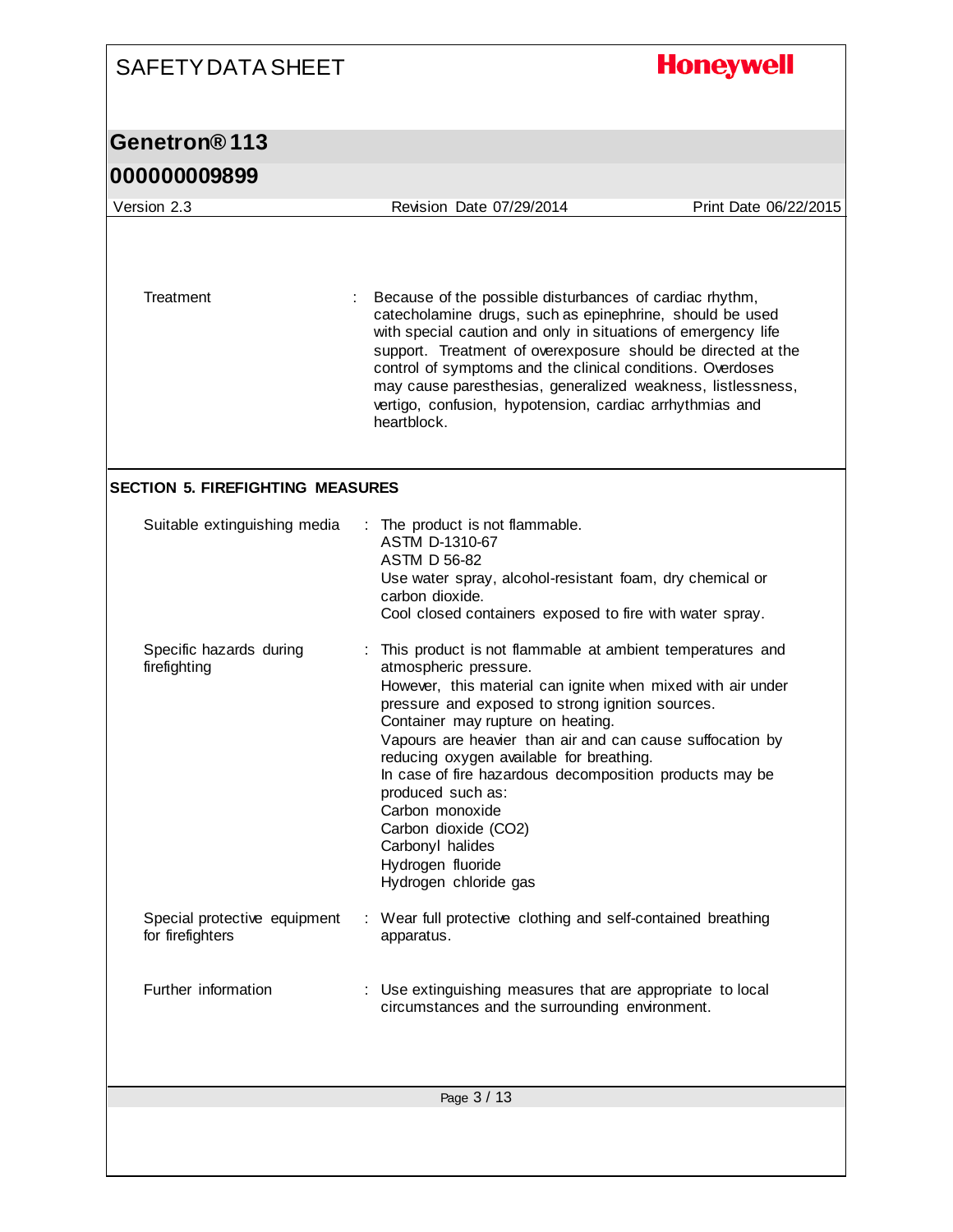| <b>SAFETY DATA SHEET</b>                           |                                                                                                                                                                                                                                                                                                                                                                                                                                                                                                                 | <b>Honeywell</b>      |
|----------------------------------------------------|-----------------------------------------------------------------------------------------------------------------------------------------------------------------------------------------------------------------------------------------------------------------------------------------------------------------------------------------------------------------------------------------------------------------------------------------------------------------------------------------------------------------|-----------------------|
| Genetron <sup>®</sup> 113                          |                                                                                                                                                                                                                                                                                                                                                                                                                                                                                                                 |                       |
| 000000009899                                       |                                                                                                                                                                                                                                                                                                                                                                                                                                                                                                                 |                       |
| Version 2.3                                        | Revision Date 07/29/2014                                                                                                                                                                                                                                                                                                                                                                                                                                                                                        | Print Date 06/22/2015 |
|                                                    |                                                                                                                                                                                                                                                                                                                                                                                                                                                                                                                 |                       |
| <b>SECTION 6. ACCIDENTAL RELEASE MEASURES</b>      |                                                                                                                                                                                                                                                                                                                                                                                                                                                                                                                 |                       |
| Personal precautions                               | Wear personal protective equipment.<br>t.<br>Immediately evacuate personnel to safe areas.<br>Keep people away from and upwind of spill/leak.<br>Remove all sources of ignition.<br>Ventilate the area.<br>Vapours are heavier than air and can cause suffocation by<br>reducing oxygen available for breathing.<br>Avoid accumulation of vapours in low areas.<br>Unprotected personnel should not return until air has been<br>tested and determined safe.<br>Ensure that the oxygen content is $>= 19.5\%$ . |                       |
| Environmental precautions                          | Should not be released into the environment.<br>÷<br>Do not flush into surface water or sanitary sewer system.<br>Prevent further leakage or spillage if safe to do so.<br>Prevent spreading over a wide area (e.g. by containment or oil<br>barriers).                                                                                                                                                                                                                                                         |                       |
| Methods for cleaning up                            | Contain spillage, and then collect with non-combustible<br>absorbent material, (e.g. sand, earth, diatomaceous earth,<br>vermiculite) and place in container for disposal according to<br>local / national regulations (see section 13).                                                                                                                                                                                                                                                                        |                       |
| <b>SECTION 7. HANDLING AND STORAGE</b>             |                                                                                                                                                                                                                                                                                                                                                                                                                                                                                                                 |                       |
| <b>Handling</b>                                    |                                                                                                                                                                                                                                                                                                                                                                                                                                                                                                                 |                       |
| Handling                                           | Wear personal protective equipment.<br>Do not breathe vapours or spray mist.<br>Avoid contact with skin, eyes and clothing.<br>Do not use in areas without adequate ventilation.<br>Perform filling operations only at stations with exhaust<br>ventilation facilities.<br>Keep away from heat.<br>Open drum carefully as content may be under pressure.                                                                                                                                                        |                       |
| Advice on protection<br>against fire and explosion | Keep product and empty container away from heat and<br>sources of ignition.                                                                                                                                                                                                                                                                                                                                                                                                                                     |                       |
|                                                    | Page 4 / 13                                                                                                                                                                                                                                                                                                                                                                                                                                                                                                     |                       |
|                                                    |                                                                                                                                                                                                                                                                                                                                                                                                                                                                                                                 |                       |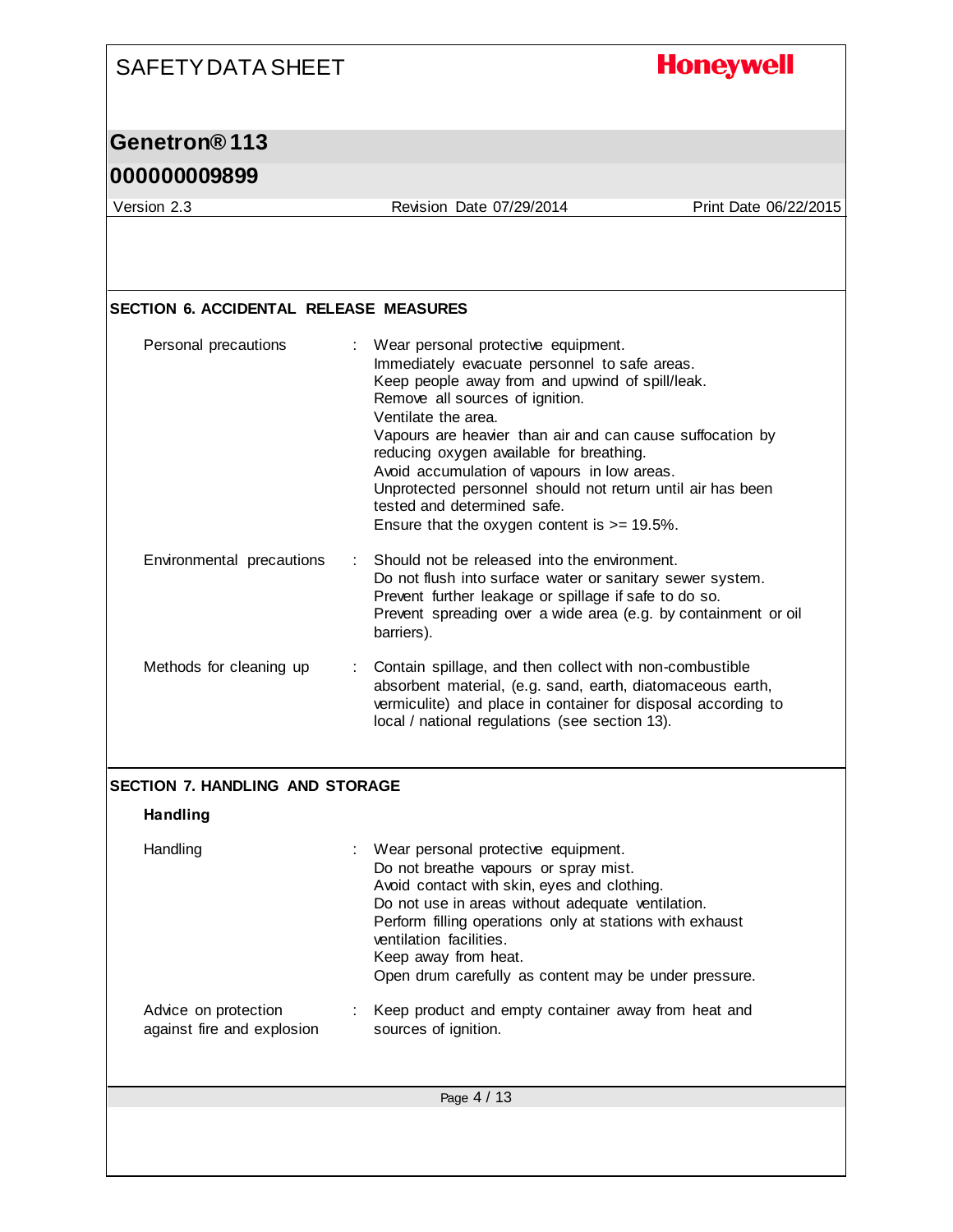## **Honeywell**

|  |  |  |  |  | <b>000000009899</b> |  |
|--|--|--|--|--|---------------------|--|
|  |  |  |  |  |                     |  |

| Version 2.3                                      | Revision Date 07/29/2014                                                                                                                                                                                                                                                                                   | Print Date 06/22/2015 |
|--------------------------------------------------|------------------------------------------------------------------------------------------------------------------------------------------------------------------------------------------------------------------------------------------------------------------------------------------------------------|-----------------------|
|                                                  |                                                                                                                                                                                                                                                                                                            |                       |
| <b>Storage</b>                                   |                                                                                                                                                                                                                                                                                                            |                       |
| Requirements for storage<br>areas and containers | : Keep containers tightly closed in a dry, cool and well-ventilated<br>place.<br>Store away from incompatible substances.<br>Keep away from direct sunlight.<br>Ensure adequate ventilation, especially in confined areas.<br>Keep in original packaging, tightly closed.<br>Protect from physical damage. |                       |
|                                                  | SECTION 8. EXPOSURE CONTROLS/PERSONAL PROTECTION                                                                                                                                                                                                                                                           |                       |
| Protective measures                              | : Ensure that eyewash stations and safety showers are close to<br>the workstation location.<br>Do not breathe vapours or spray mist.<br>Avoid contact with skin, eyes and clothing.                                                                                                                        |                       |
| Engineering measures                             | Use with local exhaust ventilation.<br>Perform filling operations only at stations with exhaust<br>ventilation facilities.                                                                                                                                                                                 |                       |
| Eye protection                                   | : Wear as appropriate:<br>Safety glasses with side-shields<br>If splashes are likely to occur, wear:<br>Goggles or face shield, giving complete protection to eyes                                                                                                                                         |                       |
| Hand protection                                  | Impervious butyl rubber gloves<br>Neoprene gloves<br>Gloves must be inspected prior to use.<br>Replace when worn.                                                                                                                                                                                          |                       |
| Skin and body protection                         | : Wear as appropriate:<br>Solvent-resistant gloves<br>Solvent-resistant apron and boots<br>If splashes are likely to occur, wear:<br>Protective suit                                                                                                                                                       |                       |
| Respiratory protection                           | In case of insufficient ventilation wear suitable respiratory<br>equipment.<br>Wear a positive-pressure supplied-air respirator.<br>Vapours are heavier than air and can cause suffocation by<br>reducing oxygen available for breathing.<br>For rescue and maintenance work in storage tanks use self-    |                       |
|                                                  | Page 5 / 13                                                                                                                                                                                                                                                                                                |                       |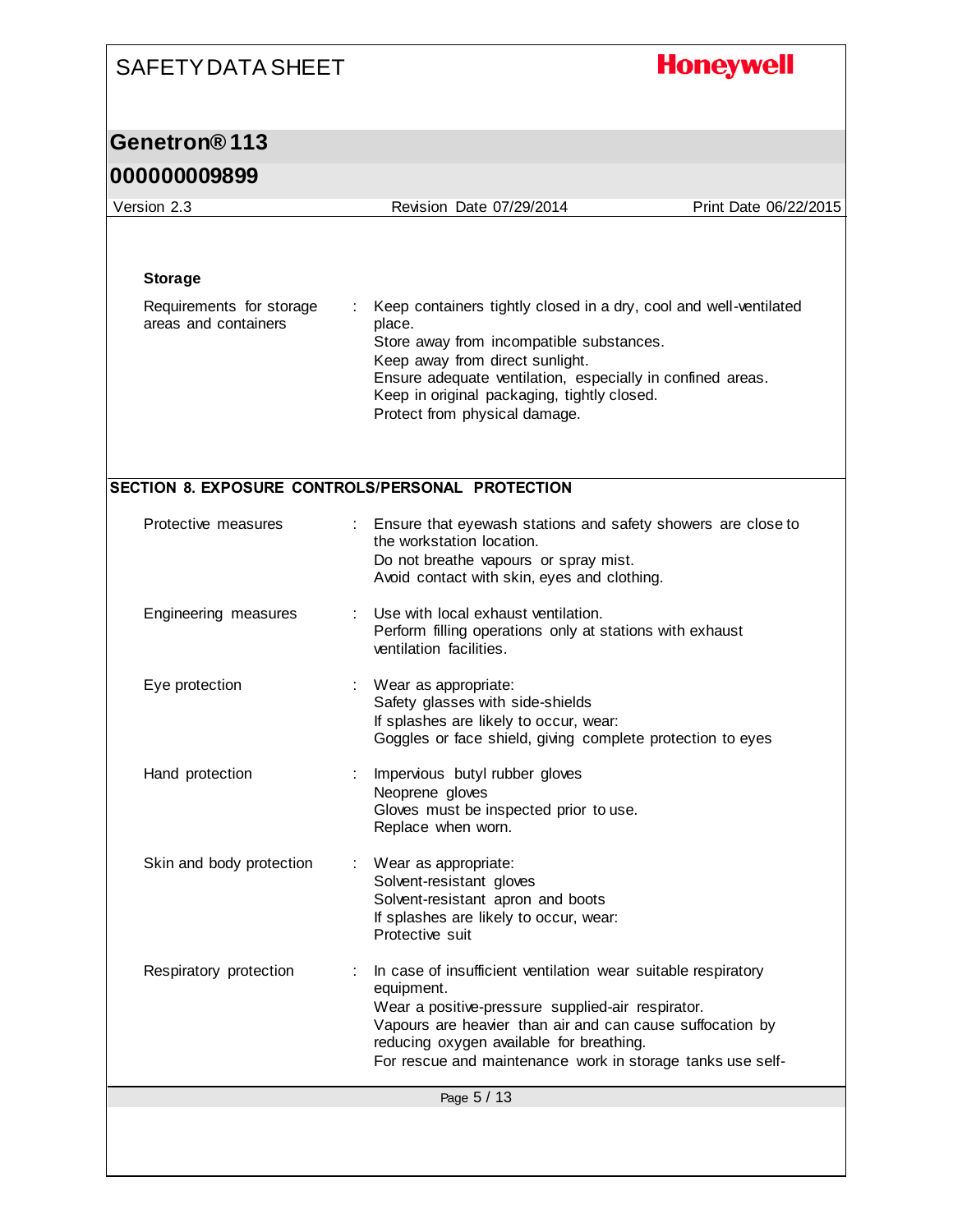## **Honeywell**

|                                            |           |                                                        | Revision Date 07/29/2014                                                                                                                                                                              |            | Print Date 06/22/2015                                                                                                       |
|--------------------------------------------|-----------|--------------------------------------------------------|-------------------------------------------------------------------------------------------------------------------------------------------------------------------------------------------------------|------------|-----------------------------------------------------------------------------------------------------------------------------|
|                                            |           |                                                        | contained breathing apparatus.                                                                                                                                                                        |            |                                                                                                                             |
| Hygiene measures                           | ÷         | practice.<br>product.                                  | Ensure adequate ventilation, especially in confined areas.<br>Avoid contact with skin, eyes and clothing.<br>Remove and wash contaminated clothing before re-use.<br>Keep working clothes separately. |            | Handle in accordance with good industrial hygiene and safety<br>Wash hands before breaks and immediately after handling the |
| <b>Exposure Guidelines</b><br>Components   | CAS-No.   | Value                                                  | Control<br>parameters                                                                                                                                                                                 | Upda<br>te | <b>Basis</b>                                                                                                                |
| $1, 1, 2-$<br>Trichlorotrifluoroe<br>thane | 76-13-1   | STEL:<br>Short<br>term<br>exposure<br>limit            | $(1,250$ ppm)                                                                                                                                                                                         | 2008       | ACGIH:US. ACGIH<br>Threshold Limit<br>Values                                                                                |
| $1, 1, 2-$<br>Trichlorotrifluoroe<br>thane | 76-13-1   | TWA:<br>time<br>weighted<br>average                    | $\overline{(1,000 ppm)}$                                                                                                                                                                              | 2008       | ACGIH:US. ACGIH<br>Threshold Limit<br>Values                                                                                |
| $1,1,2-$<br>Trichlorotrifluoroe<br>thane   | $76-13-1$ | STEL:<br>Short<br>term<br>exposure<br>limit            | 9,500 mg/m3<br>$(1,250$ ppm)                                                                                                                                                                          | 2005       | NIOSH/GUIDE:US.<br>NIOSH: Pocket<br>Guide to Chemical<br>Hazards                                                            |
| $1, 1, 2-$<br>Trichlorotrifluoroe<br>thane | 76-13-1   | REL:<br>Recomm<br>ended<br>exposure<br>limit<br>(REL): | 7,600 mg/m3<br>$(1,000$ ppm $)$                                                                                                                                                                       | 2005       | NIOSH/GUIDE:US.<br>NIOSH: Pocket<br>Guide to Chemical<br>Hazards                                                            |
| $1, 1, 2-$<br>Trichlorotrifluoroe<br>thane | 76-13-1   | PEL:<br>Permissi<br>ble<br>exposure<br>limit           | 7,600 mg/m3<br>$(1,000$ ppm $)$                                                                                                                                                                       | 02<br>2006 | OSHA TRANS:US.<br>OSHA Table Z-1<br>Limits for Air<br>Contaminants (29<br>CFR 1910.1000)                                    |
|                                            |           | Page 6 / 13                                            |                                                                                                                                                                                                       |            |                                                                                                                             |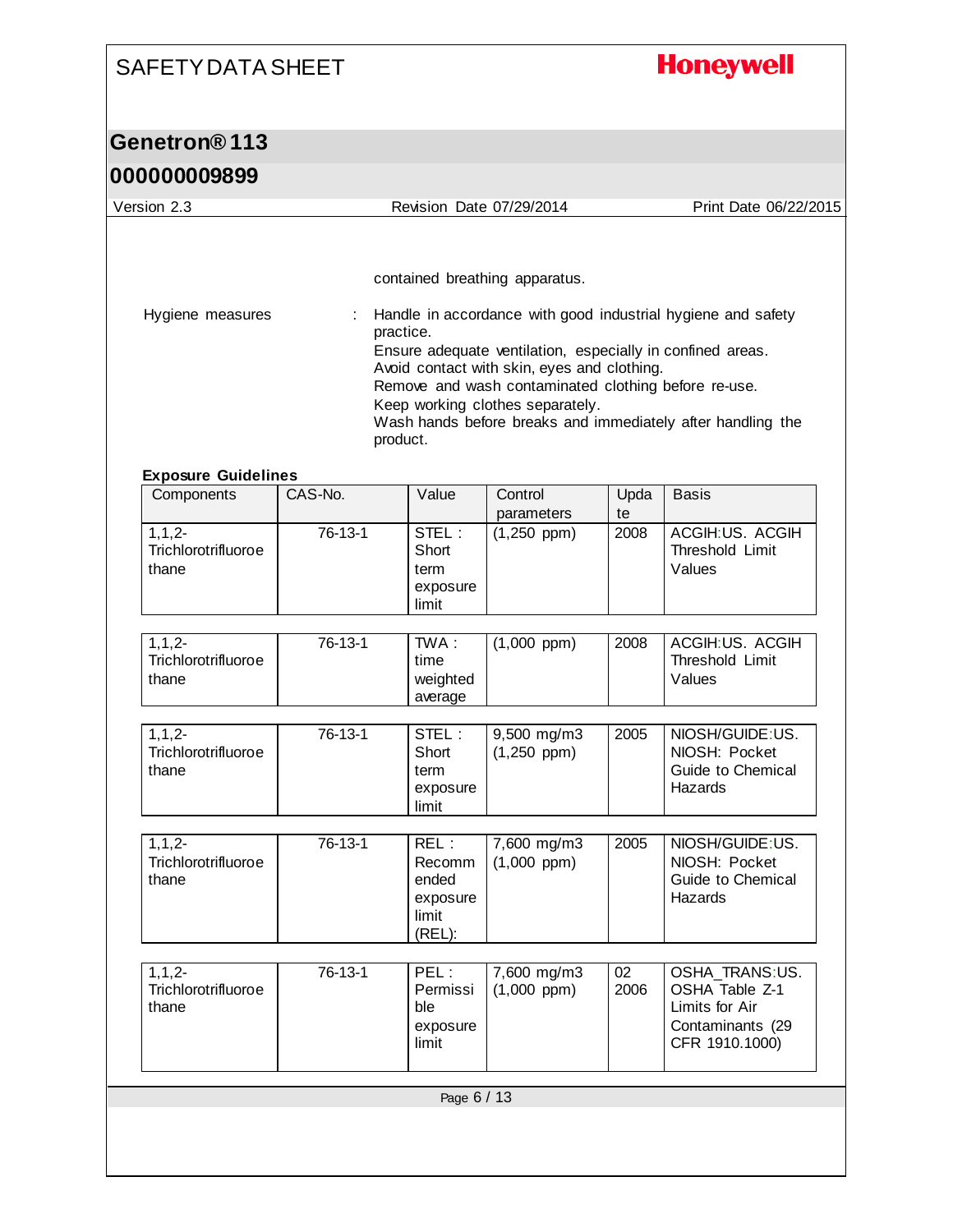## **Honeywell**

### **Genetron® 113**

#### **000000009899**

Version 2.3 Revision Date 07/29/2014 Print Date 06/22/2015

| $1, 1, 2-$<br>Trichlorotrifluoroe<br>thane | 76-13-1 | TWA :<br>time<br>weighted<br>average        | 7,600 mg/m3<br>$(1,000$ ppm)   | 1989 | Z1A:US. OSHA<br>Table Z-1-A (29<br>CFR 1910.1000) |
|--------------------------------------------|---------|---------------------------------------------|--------------------------------|------|---------------------------------------------------|
| $1, 1, 2-$<br>Trichlorotrifluoroe<br>thane | 76-13-1 | STEL:<br>Short<br>term<br>exposure<br>limit | $9,500$ mg/m3<br>$(1,250$ ppm) | 1989 | Z1A:US. OSHA<br>Table Z-1-A (29<br>CFR 1910.1000) |

#### **SECTION 9. PHYSICAL AND CHEMICAL PROPERTIES**

| Physical state               |    | : liquid                                    |
|------------------------------|----|---------------------------------------------|
| Color                        | ÷. | colourless                                  |
| Odor                         |    | : slight                                    |
| pH                           |    | Note: neutral                               |
| Melting point/freezing point | t. | $-35$ °C                                    |
| Boiling point/boiling range  | ÷. | 47.6 °C                                     |
| Flash point                  |    | : Note: None                                |
| Evaporation rate             |    | : > 1<br>Method: Compared to Butyl acetate. |
|                              |    |                                             |
| Lower explosion limit        |    | : Note: None                                |
| Upper explosion limit        |    | : Note: None                                |
| Vapor pressure               | ÷. | 0.4 kPa<br>at 20 °C(68 °F)                  |
|                              |    | Page 7 / 13                                 |
|                              |    |                                             |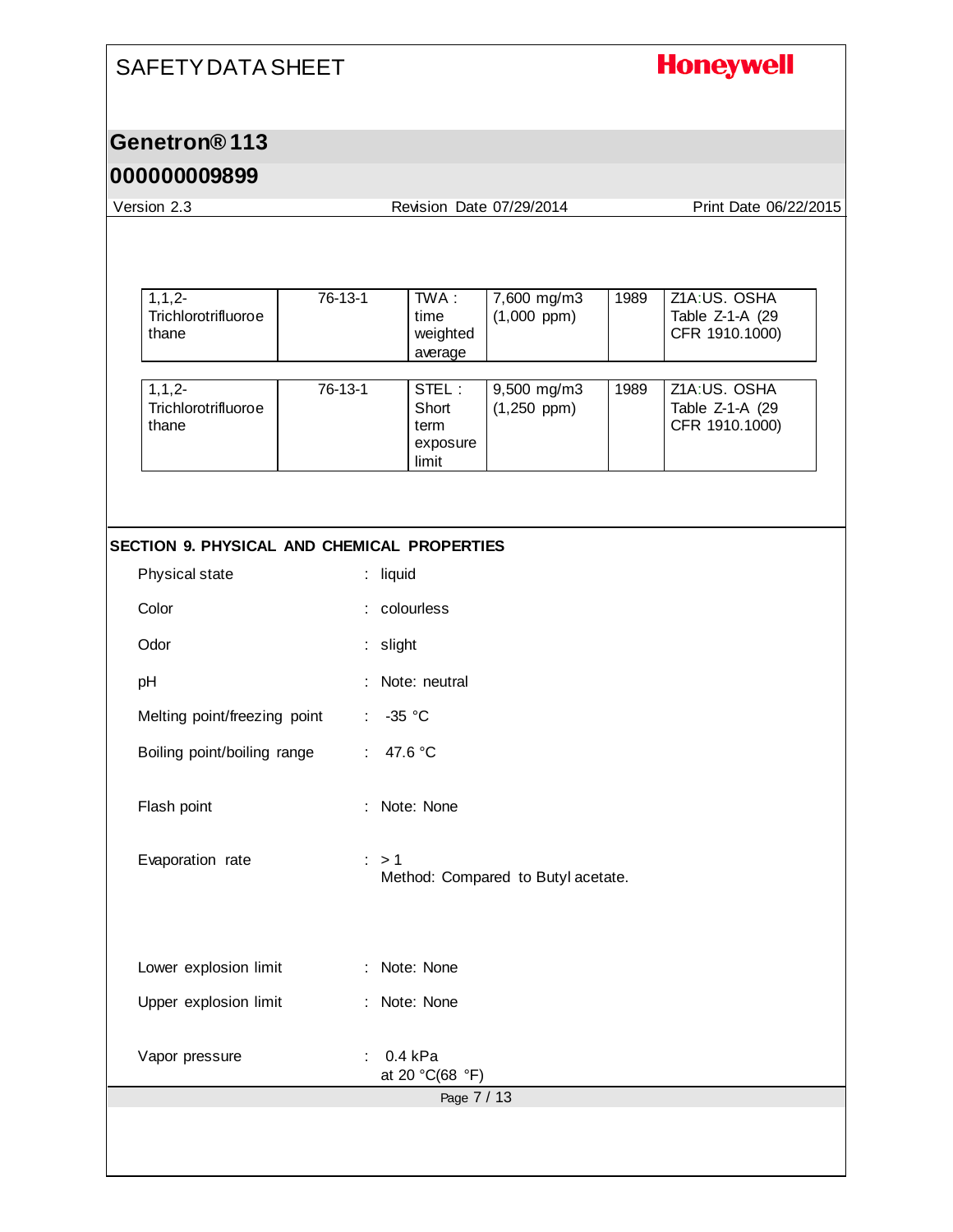## **Honeywell**

| Version 2.3                                 |   | Revision Date 07/29/2014                                    |  | Print Date 06/22/2015 |
|---------------------------------------------|---|-------------------------------------------------------------|--|-----------------------|
|                                             |   |                                                             |  |                       |
|                                             |   |                                                             |  |                       |
|                                             |   |                                                             |  |                       |
| Vapor density                               |   | 6.47                                                        |  |                       |
| Density                                     |   | 1.56 g/cm3                                                  |  |                       |
|                                             |   |                                                             |  |                       |
| Water solubility                            |   | $0.17$ g/l                                                  |  |                       |
|                                             |   |                                                             |  |                       |
|                                             |   |                                                             |  |                       |
| Solubility in other solvents                |   | : Medium: Diethylether<br>Note: soluble                     |  |                       |
|                                             |   |                                                             |  |                       |
|                                             |   | Medium: Methanol<br>Note: partly soluble                    |  |                       |
|                                             |   |                                                             |  |                       |
| Partition coefficient: n-                   |   | : log Pow: 1.66 - 3.3                                       |  |                       |
| octanol/water                               |   | Note: The product is more soluble in octanol.               |  |                       |
|                                             |   |                                                             |  |                       |
| Ignition temperature                        |   | : 770 $^{\circ}$ C                                          |  |                       |
| Auto-ignition temperature                   | ÷ | 770 °C                                                      |  |                       |
|                                             |   |                                                             |  |                       |
| Molecular weight                            |   | : 187.37 g/mol                                              |  |                       |
|                                             |   |                                                             |  |                       |
|                                             |   |                                                             |  |                       |
|                                             |   |                                                             |  |                       |
| <b>SECTION 10. STABILITY AND REACTIVITY</b> |   |                                                             |  |                       |
| Chemical stability                          |   | Stable under normal conditions.                             |  |                       |
|                                             |   |                                                             |  |                       |
| Possibility of hazardous<br>reactions       |   | Hazardous polymerisation does not occur.                    |  |                       |
| Conditions to avoid                         |   | : Protect from heat/overheating.                            |  |                       |
|                                             |   | Keep away from direct sunlight.<br>Heat, flames and sparks. |  |                       |
| Incompatible materials to                   |   | Calcium                                                     |  |                       |
| avoid                                       |   | Potassium                                                   |  |                       |
|                                             |   | Powdered metals                                             |  |                       |
|                                             |   | Page 8 / 13                                                 |  |                       |
|                                             |   |                                                             |  |                       |
|                                             |   |                                                             |  |                       |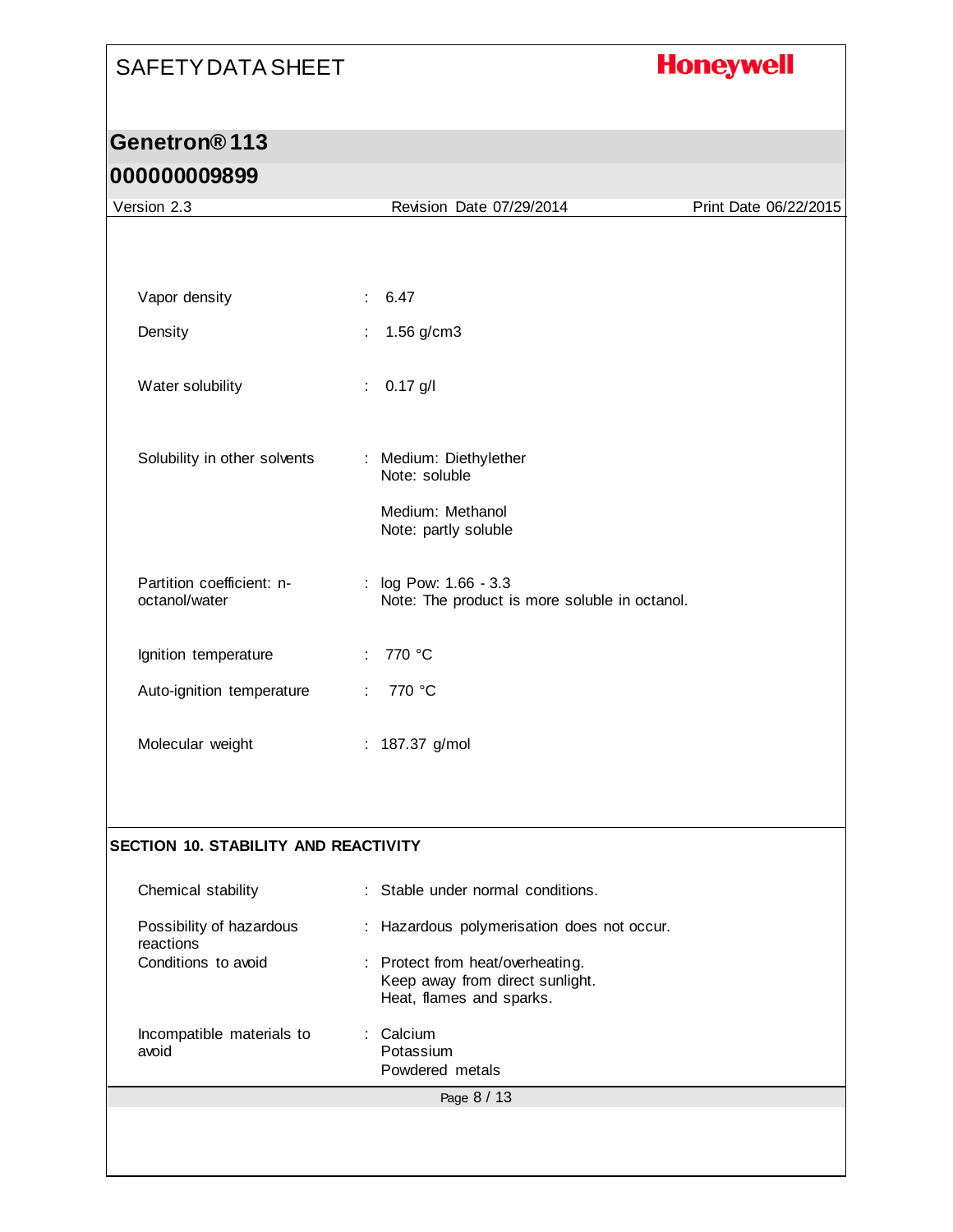## **Honeywell**

| 000000009899 |  |
|--------------|--|
|--------------|--|

| Version 2.3                           | Revision Date 07/29/2014                                                                                                                                                                                                                                  | Print Date 06/22/2015 |
|---------------------------------------|-----------------------------------------------------------------------------------------------------------------------------------------------------------------------------------------------------------------------------------------------------------|-----------------------|
| Hazardous decomposition<br>products   | Finely divided aluminium<br>Finely divided magnesium<br>Zinc<br>In case of fire hazardous decomposition products may be<br>produced such as:<br>Carbon monoxide<br>Carbon dioxide (CO2)<br>Carbonyl halides<br>Hydrogen fluoride<br>Hydrogen chloride gas |                       |
| SECTION 11. TOXICOLOGICAL INFORMATION |                                                                                                                                                                                                                                                           |                       |
|                                       |                                                                                                                                                                                                                                                           |                       |
| Acute oral toxicity                   | : LD50: 43,000 mg/kg<br>Species: rat                                                                                                                                                                                                                      |                       |
| Acute inhalation toxicity             | : LC50: 52500 ppm<br>Exposure time: 4 h<br>Species: rat                                                                                                                                                                                                   |                       |
| Acute dermal toxicity                 | : LD50: > 11,000 mg/kg<br>Species: rabbit                                                                                                                                                                                                                 |                       |
| Sensitisation                         | : Cardiac sensitization<br>Species: dogs<br>Note: Exposure levels of 5,000 ppm and greater resulted in<br>increased sensitivity of the heart to adrenalin.                                                                                                |                       |
| Repeated dose toxicity                | : Species: rat<br>NOAEL (No observed adverse effect level):                                                                                                                                                                                               | 12500 ppm             |
| Genotoxicity in vitro                 | Result: negative                                                                                                                                                                                                                                          |                       |
| Genotoxicity in vivo                  | Result: negative                                                                                                                                                                                                                                          |                       |
|                                       | Page 9 / 13                                                                                                                                                                                                                                               |                       |
|                                       |                                                                                                                                                                                                                                                           |                       |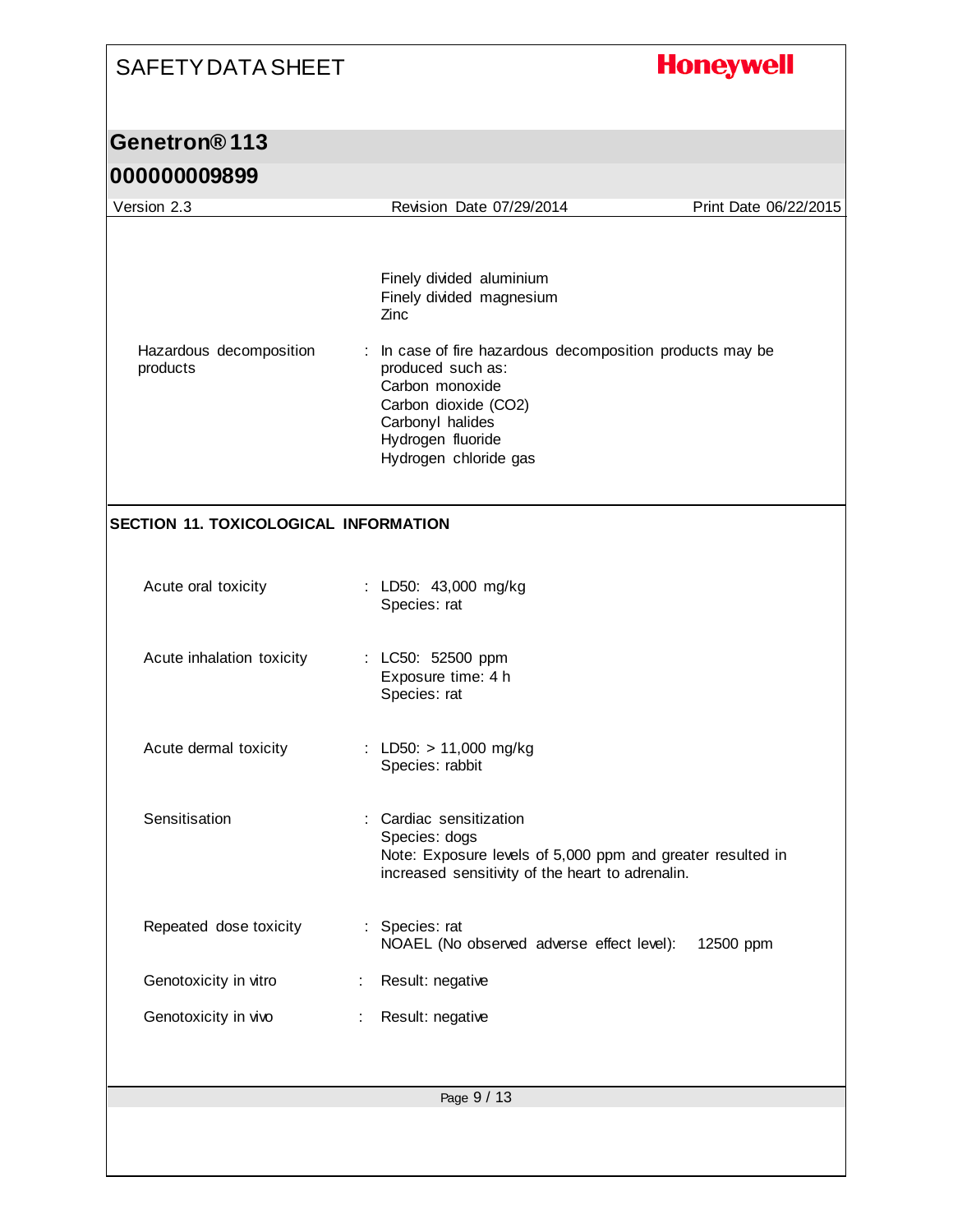| <b>SAFETY DATA SHEET</b>                   |                                                                                                                                                                                                                                                                                                                                                                                                                                                                                                                                                                                                                                                                                                                                               | <b>Honeywell</b>      |  |
|--------------------------------------------|-----------------------------------------------------------------------------------------------------------------------------------------------------------------------------------------------------------------------------------------------------------------------------------------------------------------------------------------------------------------------------------------------------------------------------------------------------------------------------------------------------------------------------------------------------------------------------------------------------------------------------------------------------------------------------------------------------------------------------------------------|-----------------------|--|
| Genetron <sup>®</sup> 113                  |                                                                                                                                                                                                                                                                                                                                                                                                                                                                                                                                                                                                                                                                                                                                               |                       |  |
| 000000009899                               |                                                                                                                                                                                                                                                                                                                                                                                                                                                                                                                                                                                                                                                                                                                                               |                       |  |
| Version 2.3                                | Revision Date 07/29/2014                                                                                                                                                                                                                                                                                                                                                                                                                                                                                                                                                                                                                                                                                                                      | Print Date 06/22/2015 |  |
| Further information                        | Note: Did not show carcinogenic effects in animal<br>experiments. Animal testing did not show any effects on foetal<br>development. In vitro tests did not show mutagenic effects In<br>vivo tests did not show mutagenic effects May cause cardiac<br>arrhythmia.                                                                                                                                                                                                                                                                                                                                                                                                                                                                            |                       |  |
| <b>SECTION 12. ECOLOGICAL INFORMATION</b>  |                                                                                                                                                                                                                                                                                                                                                                                                                                                                                                                                                                                                                                                                                                                                               |                       |  |
| <b>Ecotoxicity effects</b>                 |                                                                                                                                                                                                                                                                                                                                                                                                                                                                                                                                                                                                                                                                                                                                               |                       |  |
| Toxicity to fish                           | : LC50: 1,250 mg/l<br>Exposure time: 96 h<br>Species: Fathead minnow                                                                                                                                                                                                                                                                                                                                                                                                                                                                                                                                                                                                                                                                          |                       |  |
|                                            | Elimination information (persistence and degradability)                                                                                                                                                                                                                                                                                                                                                                                                                                                                                                                                                                                                                                                                                       |                       |  |
| Biodegradability                           | : Note: Minimal                                                                                                                                                                                                                                                                                                                                                                                                                                                                                                                                                                                                                                                                                                                               |                       |  |
| <b>Further information on ecology</b>      |                                                                                                                                                                                                                                                                                                                                                                                                                                                                                                                                                                                                                                                                                                                                               |                       |  |
| Additional ecological<br>information       | : Accumulation in aquatic organisms is unlikely.<br>This product contains greenhouse gases which may<br>contribute to global warming. Do NOT vent to the atmosphere.<br>To comply with provisions of the U.S. Clean Air Act, any<br>residual must be recovered.<br>This product is subject to U.S. Environmental Protection<br>Agency Clean Air Act Regulations at 40 CFR Part 82.<br>Section 611 requires the following label text on all shipments<br>of this product:<br>Warning: Contains Trichlorotrifluoroethane (CFC-113),<br>a substance which harms public health and environment by<br>destroying ozone in the upper atmosphere.<br>Refer to sections 610 and 612 for list of acceptable and<br>unacceptable uses for this product. |                       |  |
| <b>SECTION 13. DISPOSAL CONSIDERATIONS</b> |                                                                                                                                                                                                                                                                                                                                                                                                                                                                                                                                                                                                                                                                                                                                               |                       |  |
| Disposal methods                           | Observe all Federal, State, and Local Environmental<br>regulations.                                                                                                                                                                                                                                                                                                                                                                                                                                                                                                                                                                                                                                                                           |                       |  |
|                                            | Page 10 / 13                                                                                                                                                                                                                                                                                                                                                                                                                                                                                                                                                                                                                                                                                                                                  |                       |  |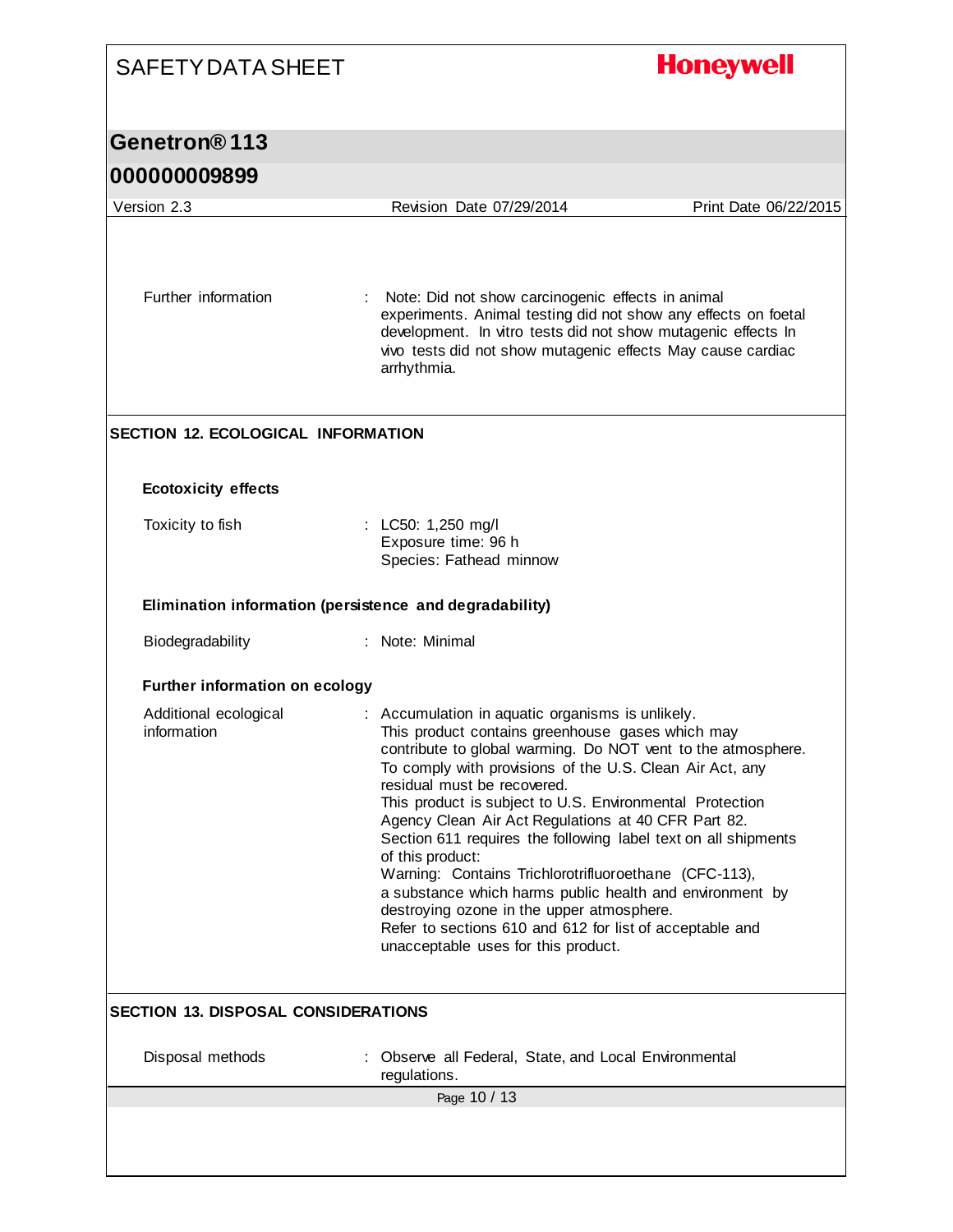| <b>SAFETY DATA SHEET</b>                                                                                      |                     |                                                           | <b>Honeywell</b>                                                                                                        |  |  |
|---------------------------------------------------------------------------------------------------------------|---------------------|-----------------------------------------------------------|-------------------------------------------------------------------------------------------------------------------------|--|--|
| Genetron®113                                                                                                  |                     |                                                           |                                                                                                                         |  |  |
| 000000009899                                                                                                  |                     |                                                           |                                                                                                                         |  |  |
| Version 2.3                                                                                                   |                     | Revision Date 07/29/2014                                  | Print Date 06/22/2015                                                                                                   |  |  |
| Note                                                                                                          |                     | 82 regarding refrigerant recycling.                       | This product is subject to U.S. Environmental Protection<br>Agency Clean Air Act Regulations Section 608 in 40 CFR Part |  |  |
| <b>SECTION 14. TRANSPORT INFORMATION</b>                                                                      |                     |                                                           |                                                                                                                         |  |  |
| <b>DOT</b><br>Not dangerous goods                                                                             |                     |                                                           |                                                                                                                         |  |  |
| <b>TDG</b><br>Not dangerous goods                                                                             |                     |                                                           |                                                                                                                         |  |  |
| <b>IATA</b><br>Not dangerous goods                                                                            |                     |                                                           |                                                                                                                         |  |  |
| <b>IMDG</b><br>Not dangerous goods                                                                            |                     |                                                           |                                                                                                                         |  |  |
| <b>SECTION 15. REGULATORY INFORMATION</b><br><b>Inventories</b><br><b>US. Toxic Substances</b><br>Control Act | : On TSCA Inventory |                                                           |                                                                                                                         |  |  |
| Australia, Industrial<br>Chemical (Notification and<br>Assessment) Act                                        |                     | : On the inventory, or in compliance with the inventory   |                                                                                                                         |  |  |
| Canada. Canadian<br><b>Environmental Protection</b><br>Act (CEPA). Domestic<br>Substances List (DSL)          |                     | : All components of this product are on the Canadian DSL. |                                                                                                                         |  |  |
| Japan. Kashin-Hou Law<br>List                                                                                 |                     | : On the inventory, or in compliance with the inventory   |                                                                                                                         |  |  |
| Korea. Toxic Chemical<br>Control Law (TCCL) List                                                              |                     | : On the inventory, or in compliance with the inventory   |                                                                                                                         |  |  |
| Philippines. The Toxic<br>Substances and Hazardous<br>and Nuclear Waste Control<br>Act                        |                     | : On the inventory, or in compliance with the inventory   |                                                                                                                         |  |  |
| Page 11 / 13                                                                                                  |                     |                                                           |                                                                                                                         |  |  |
|                                                                                                               |                     |                                                           |                                                                                                                         |  |  |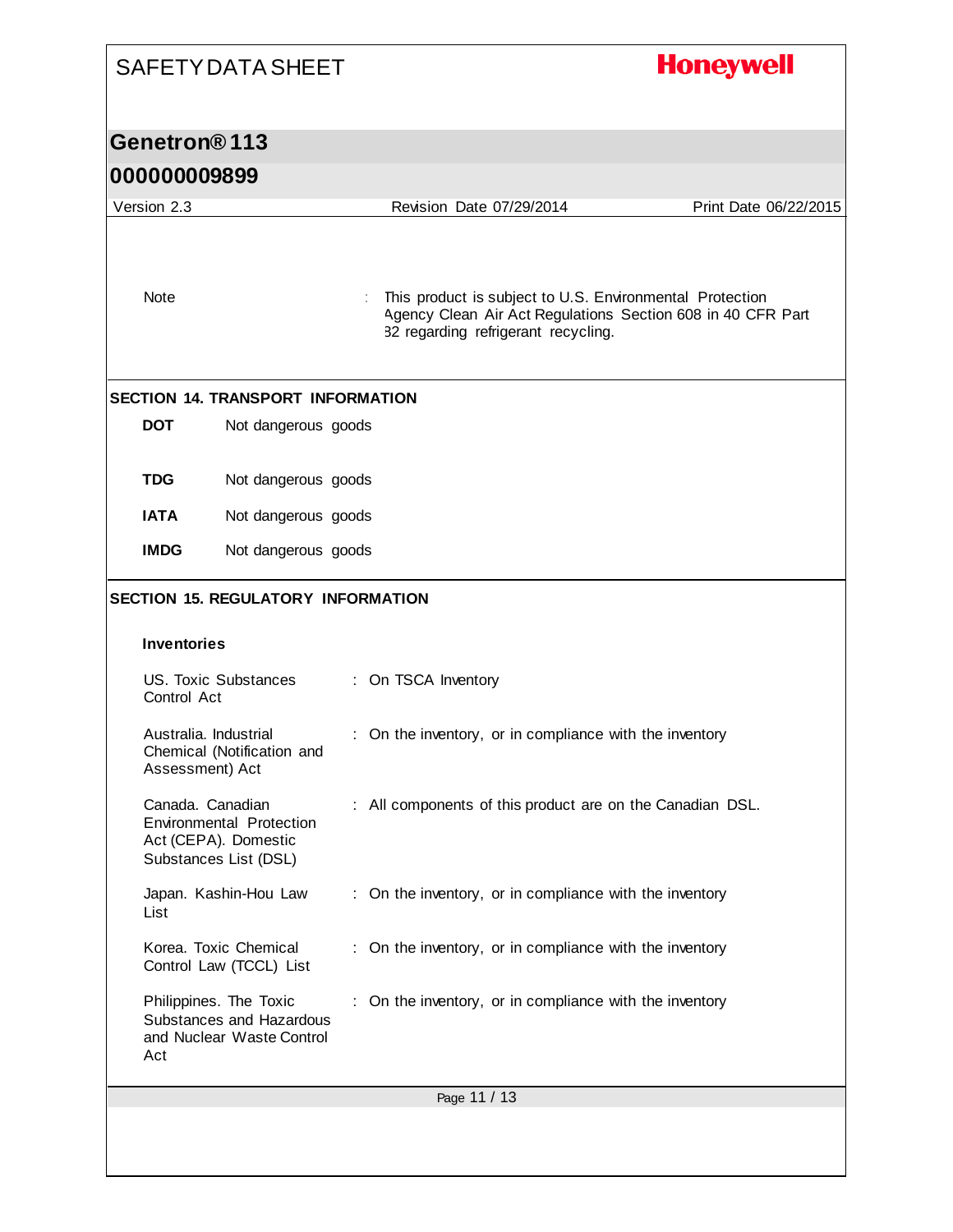## **Honeywell**

#### **Genetron® 113**

#### **000000009899**

| Version 2.3                                               | Revision Date 07/29/2014                                                                                                                                            | Print Date 06/22/2015 |  |
|-----------------------------------------------------------|---------------------------------------------------------------------------------------------------------------------------------------------------------------------|-----------------------|--|
|                                                           |                                                                                                                                                                     |                       |  |
| <b>Chemical Substances</b><br>New Zealand. Inventory of   | China. Inventory of Existing : On the inventory, or in compliance with the inventory<br>: On the inventory, or in compliance with the inventory                     |                       |  |
| Chemicals (NZloC), as<br>published by ERMA New<br>Zealand |                                                                                                                                                                     |                       |  |
| <b>National regulatory information</b>                    |                                                                                                                                                                     |                       |  |
| <b>SARA 302 Components</b>                                | : SARA 302: No chemicals in this material are subject to the<br>reporting requirements of SARA Title III, Section 302.                                              |                       |  |
| <b>SARA 313 Components</b>                                | : The following components are subject to reporting levels<br>established by SARA Title III, Section 313:<br>: 1,1,2-Trichlorotrifluoroethane                       | 76-13-1               |  |
| SARA 311/312 Hazards                                      | : Acute Health Hazard                                                                                                                                               |                       |  |
| California Prop. 65                                       | : This product does not contain any chemicals known to State of<br>California to cause cancer, birth defects, or any other<br>reproductive harm.                    |                       |  |
|                                                           |                                                                                                                                                                     |                       |  |
| Massachusetts RTK                                         | : 1,1,2-Trichlorotrifluoroethane                                                                                                                                    | 76-13-1               |  |
| New Jersey RTK                                            | : 1,1,2-Trichlorotrifluoroethane                                                                                                                                    | 76-13-1               |  |
| Pennsylvania RTK                                          | : 1,1,2-Trichlorotrifluoroethane                                                                                                                                    | 76-13-1               |  |
| <b>WHMIS Classification</b>                               | : Not Rated<br>This product has been classified according to the hazard criteria<br>of the CPR and the MSDS contains all of the information<br>required by the CPR. |                       |  |
|                                                           |                                                                                                                                                                     |                       |  |
|                                                           | Page 12 / 13                                                                                                                                                        |                       |  |
|                                                           |                                                                                                                                                                     |                       |  |
|                                                           |                                                                                                                                                                     |                       |  |